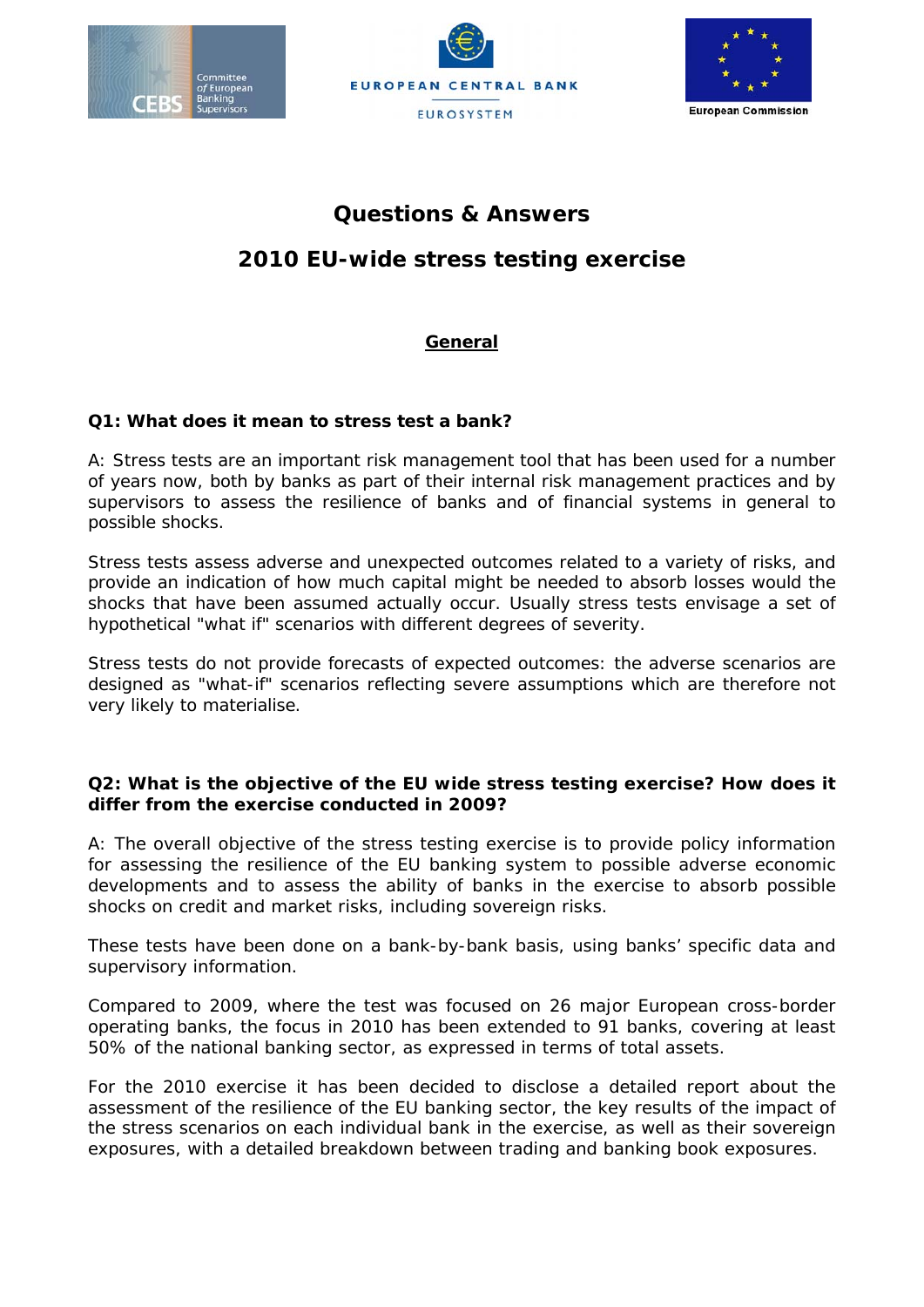# **Q3: Who is responsible for the stress testing results?**

A: CEBS in close cooperation with the ECB, the European Commission and participating national supervisory authorities, has developed the methodology and identified the common assumptions for the exercise.

The macro-economic and sovereign shock scenarios and parameters have been developed by the ECB. The ECB proposed the size of the haircuts to be used in the assessment of the impact of the sovereign risk on banks holdings of sovereign debt instruments, and probabilities of default and losses given default.

CEBS has subsequently been responsible for the EU-wide coordination of the exercise. Amongst others, a network of national stress testing experts has peer reviewed the results and CEBS has performed extensive cross-checks in order to ensure consistency and comparability of the results.

And lastly, it is the responsibility of each national supervisor to undertake the exercise with its banks and it is for the national supervisor to confirm the individual results of its respective bank(s).

# **Scenario, methods and parameters**

# **Q4: Which stress tests have been performed?**

A: In essence, we have done the following tests: first, banks need to calculate their estimated Tier 1 capital ratio under a benchmark scenario for 2010 and 2011, then the same calculations are performed under an adverse scenario and finally, within this adverse scenario, a shock on sovereign risk is considered.

# **Q5: What are the basic assumptions for the adverse scenario and the sovereign risk shock?**

A: A specific and detailed overview of the details of the macro-economic scenarios, key common assumptions and haircuts to sovereign debt instruments used can be found in the summary report.

On aggregate, the adverse scenario assumes a 3 percentage point deviation of GDP for the EU compared to the European Commission's forecasts cumulated over the two-year time horizon.

The sovereign risk shock in the EU represents a deterioration of market conditions of a similar magnitude as observed at the peak of the Greek crisis in early May 2010.

# **Q6: What is the time horizon for the stress test?**

**A:** The exercise has been carried out on the basis of the consolidated year-end 2009 figures and the scenarios have been applied over a period of two years – 2010 and 2011. The time horizon of two years is consistent with the majority of current stress testing practices of institutions and national supervisors.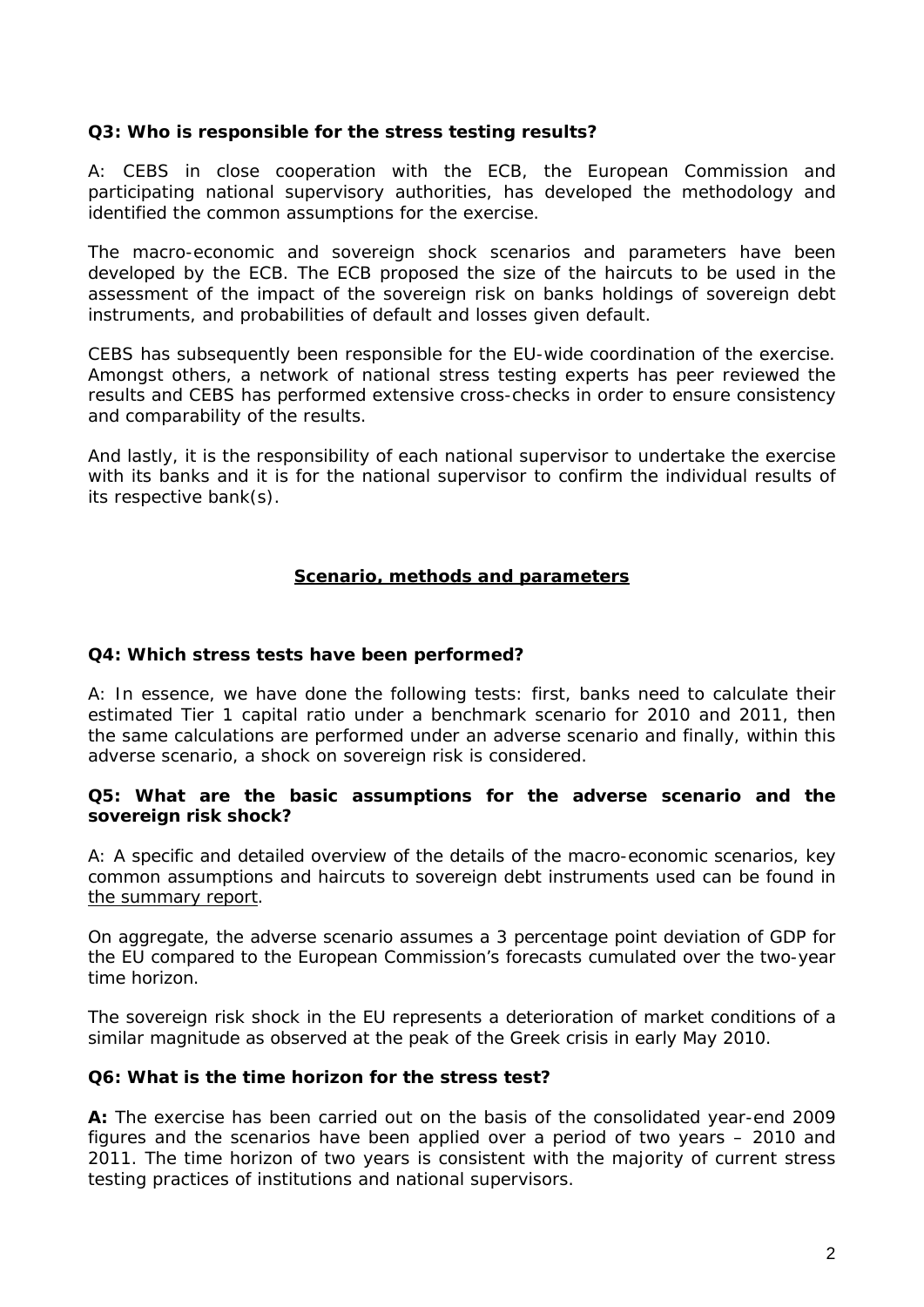# **Q7: Which risks and exposures have been taken into account?**

A: The stress test focuses mainly on credit and market risks, including the exposures to European sovereign debt. The focus of the stress test is on capital adequacy, liquidity risks were not directly stress tested.

With respect to exposures, the test covered banking and trading books, and addressed specifically available-for-sale equity exposures in the banking book, sovereign exposures in the trading book and securitisation exposures.

# **Q8: How did you stress sovereign risk?**

A: The sovereign risk has been tested by applying a price-shock to the [sovereign debt](http://noir.bloomberg.com/apps/quote?ticker=BEBANKS%3AIND) in the bank's trading book by applying valuation haircuts on the trading book exposures to EU sovereign debt and by taking into account additional impairment losses on the non-sovereign exposures in the banking book - attributed to the interest rate component of the macro-economic scenario affecting the risk parameters (the socalled Probabilities of Default (PDs) and Loss Given Defaults (LGDs)).

In the design of the test we did not assume that an EU Member State would default.**[1](#page-2-0)**

# **Q9: How did you stress the sovereign risk in the banking book?**

A: The test assumes a rise in the yields of government bonds that will increase the private sector's borrowing costs, in turn leading to more defaults as firms and households may face additional difficulties in servicing their debt. This will increase the losses a bank will suffer on its exposures to the private and financial sector.

# **Q10: How many banks have been tested?**

A: In total 91 banks have been tested in the exercise.

For the EU banking sector as a whole, the banks tested represent 65% of the EU banking sector in terms of total assets.

# **Q11: How were banks selected to take part?**

A: The scope includes the major EU cross-border banking groups and a group of additional, mostly large credit institutions in Europe. In each EU Member State, the sample has been built by including banks, in descending order of size, so as to cover at least 50% of the national banking sector, as expressed in term of total assets.

# **Q12: You announced that you cover more than 50% of each of the national banking sectors in Europe, but from a number of countries no banks are on the list? How is that possible?**

A: The EU banks have been tested on a group-wide basis. This means that subsidiaries and branches of a cross-border operating bank are included in the exercise as part of its consolidated group. As such, all EU Member States are covered

<span id="page-2-0"></span> $\overline{a}$ **<sup>1</sup>** The setting up of the European Financial Stability Facility (EFSF) and the related commitment of all participating member States provides reassurance that the default of a member State will not occur, which implies that impairment losses on sovereign exposures in the available for sale and held-to-maturity in the banking book cannot be factored into the exercise.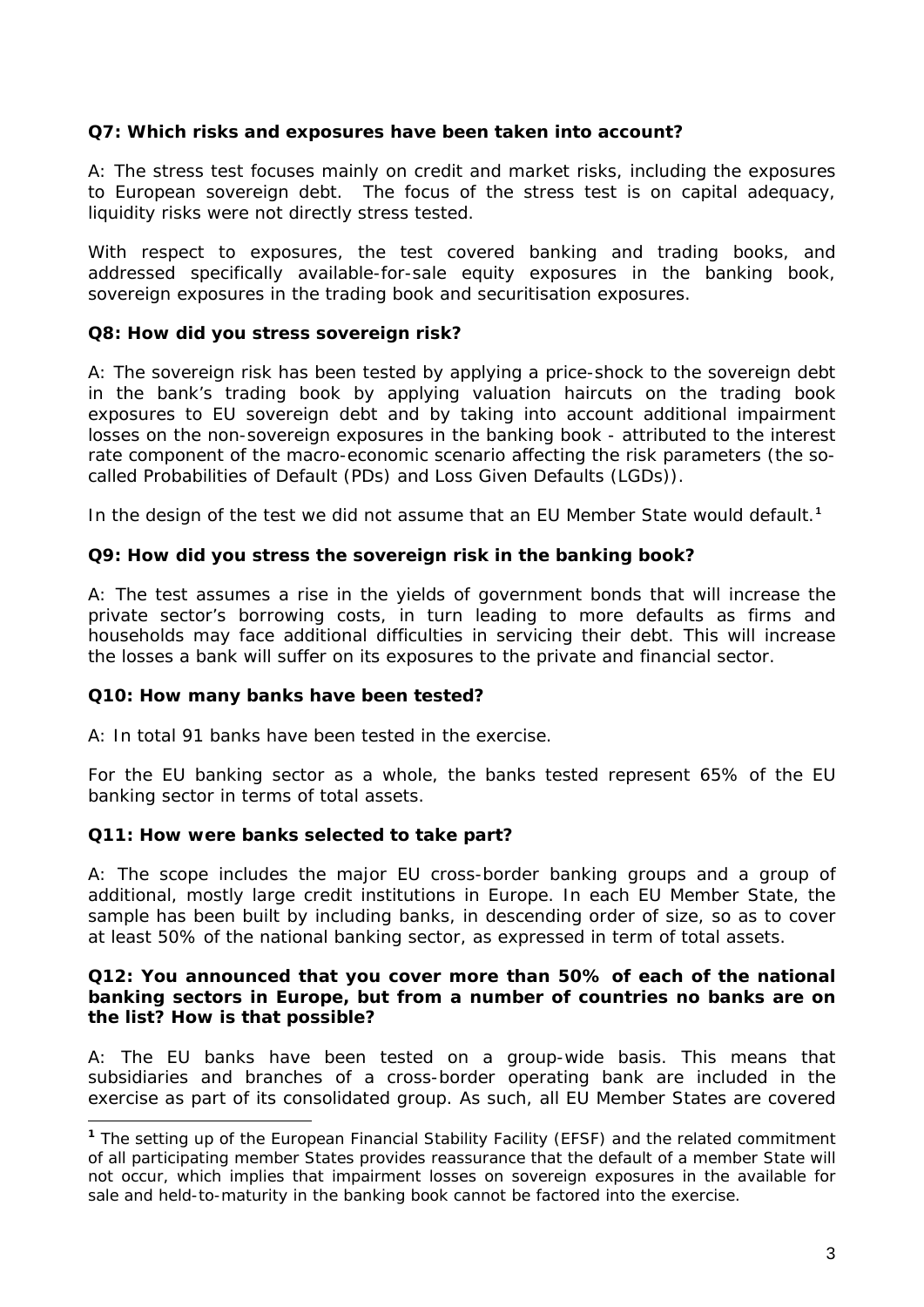in the exercise and the results of an EU subsidiary of a foreign EU banking group are tested as part of a consolidated group. As a result, we have participating national supervisors from 20 EU Member States. For the remaining 7 EU Member States, where more than 50% of the local market was already covered, no further bank was added to the sample.

Some host national supervisory authorities of such subsidiaries of banks which were tested on the consolidated level may wish to separately publish the results of stress tests for the part of the banking group that they supervise. Such stress tests form a part of routine supervisory activities and do not form a part of the CEBS co-ordinated EU-wide exercise. In order not to mix the different exercises, national supervisors who wish to publish results of stress tests for the part of the banking group they supervise will disclose this information from  $6<sup>th</sup>$  August 2010.

# **Q13: How did you determine whether a bank has passed the stress test or not?**

A: For the purposes of this stress test, a threshold value for a Tier 1 capital ratio of 6% was used as a benchmark to determine a potential need for recapitalisation, whereby the regulatory minimum set by the Capital Reguirement Directive (CRD) is 4%. The 6% benchmark is in line with the benchmark used in the US SCAP. **[2](#page-3-0)**

NB: this threshold should by no means be interpreted as a regulatory minimum, or as a capital target reflecting the risk profile of the institutions determined as a result of the supervisory review process in Pillar 2 of the CRD. It is only a benchmark for this specific exercise.

# **Q14: How will supervisors assess the banks that are near to this benchmark?**

A: On an ongoing basis, supervisors closely monitor the situation of the institutions under their supervision. The outcome of this stress testing exercise is to be used by the supervisors in their assessment of the vulnerabilities, risks and weaknesses of the supervised entity in question. This outcome will be included as part of the supervisory review and evaluation process, whereby the supervisor assesses all material risks of the bank in question and identifies in as far sufficient capital is available to provide for future losses.

Banks whose capital ratios decline and move towards the threshold value set up for this stress, will as we always do in such situation, be subject to closer supervisory scrutiny and more intrusive supervision. If deemed necessary, the national supervisor will ask the bank's management to develop a plan to improve the situation, including potentially, a plan to increase capital buffers, which will be subsequently assessed by the national supervisory authority.

It should be emphasized that it is the responsibility of the national supervisory authority to require and take supervisory actions towards a bank.

<span id="page-3-0"></span>**<sup>2</sup>** The US authorities referred also to a core Tier 1 ratio of 4%, but in the EU this benchmark could not be used, as there is no harmonised definition of core Tier 1 and the results would have been less comparable across countries.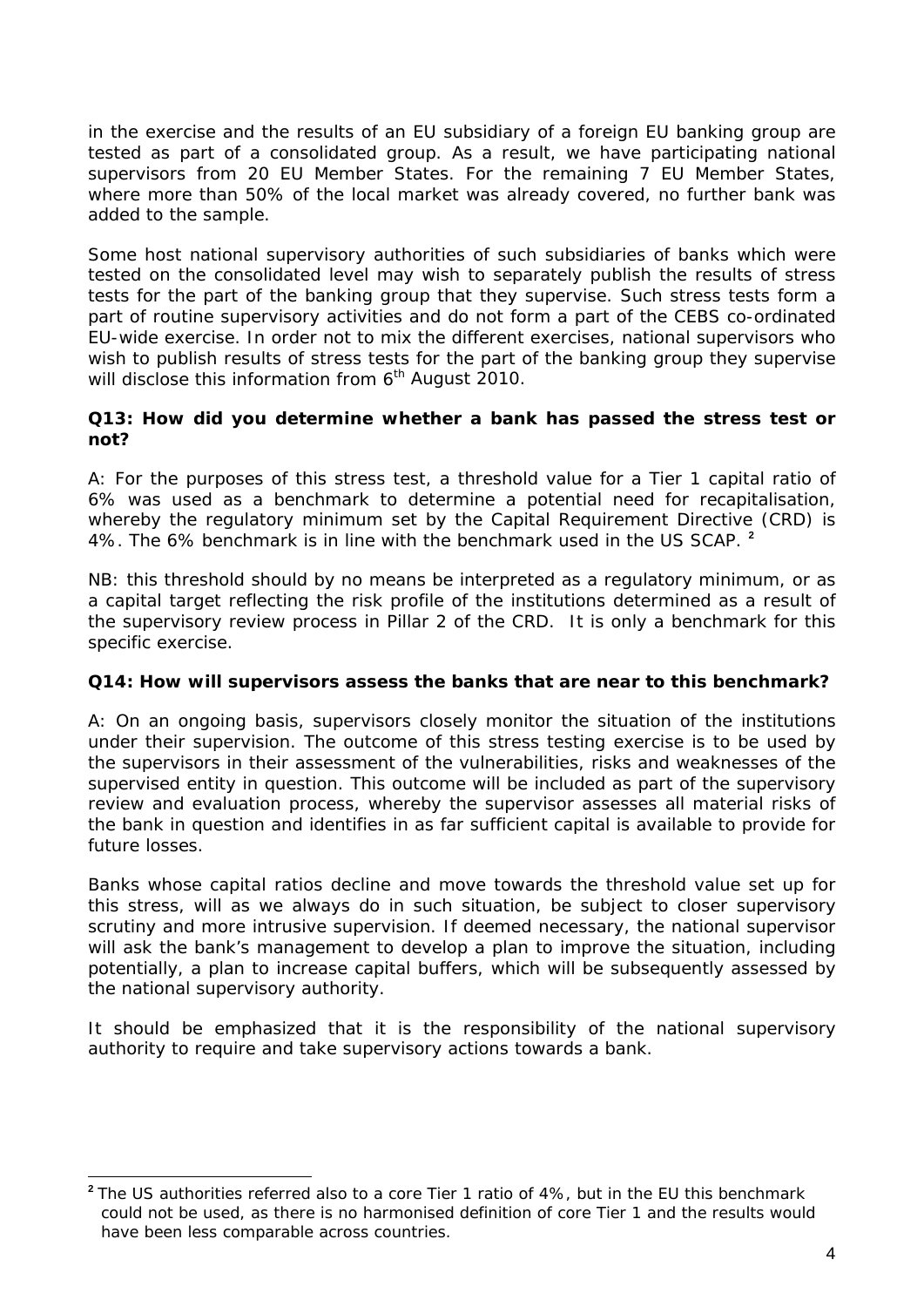# **On outcomes for the EU banking sector as a whole**

# **Q15: Is the EU banking sector a sound banking sector?**

A: Based on the results of the calculations, the aggregate Tier 1 ratio, used as a common measure of banks' resilience to shocks, under the adverse scenario would decrease from 10.3% in 2009 to 9.2% by the end of 2011 (compared to the regulatory minimum of 4% and threshold of 6% set up for this exercise).

The aggregate results suggest a rather strong resilience for the EU banking system as a whole and may appear reassuring for the banks in the exercise, but it should be emphasized that this outcome is partly due to the continued reliance on government support for a number of institutions. However, given the uncertainties over the actual path of the macro-economic recovery, the result should not be seen as a reason for complacency.

# **Q16: Are all national banking sectors safe and sound?**

A: The safety and soundness of the banks that comprise a national banking sector is the direct responsibility of the competent authorities of the EU Member States, including the Ministries of Finance, the National Central Banks, and the national supervisory authorities.

Since this question goes beyond the role and responsibilities of CEBS, we are not in a position to give such an assessment, but kindly refer to them.

# **Q17: How much losses have yet to be taken by banks?**

A: Given the "what if" nature of stress tests and the balance between the severity of the test and the likelihood that the assumptions used will materialise, it is impossible to give a precise answer how much losses have not been taken yet. The stress test does not present an indication of the losses that have not been taken yet. It rather presents the losses which would occur if the stress test scenario indeed materialised.

Based on the aggregate results of the stress test, the downward pressure on capital ratios under the adverse scenario for the EU banking sector is mostly stemming from impairment losses (473bn  $\epsilon$  over the two-year period). Losses associated with the additional sovereign shock to the adverse scenario would reach 67bn  $\epsilon$  over the twoyear period (among which 39bn  $\epsilon$  associated with valuation losses of sovereign exposures in the trading book). In total, aggregate impairment and trading losses under the adverse scenario and additional sovereign shock would amount to 566bn €.

# **Q18: What will happen to the government support that has already been provided to some of the banks?**

A: The aggregate results illustrate the continued reliance on government support for currently 38 institutions participating in the exercise. Consequently, it seems too early to speak about a generic "forced" withdrawal. Any considerations of possible exit strategies should rather take into account detailed case-by-case analysis in order to ensure banks' long-term viability after an exit from government support has taken place.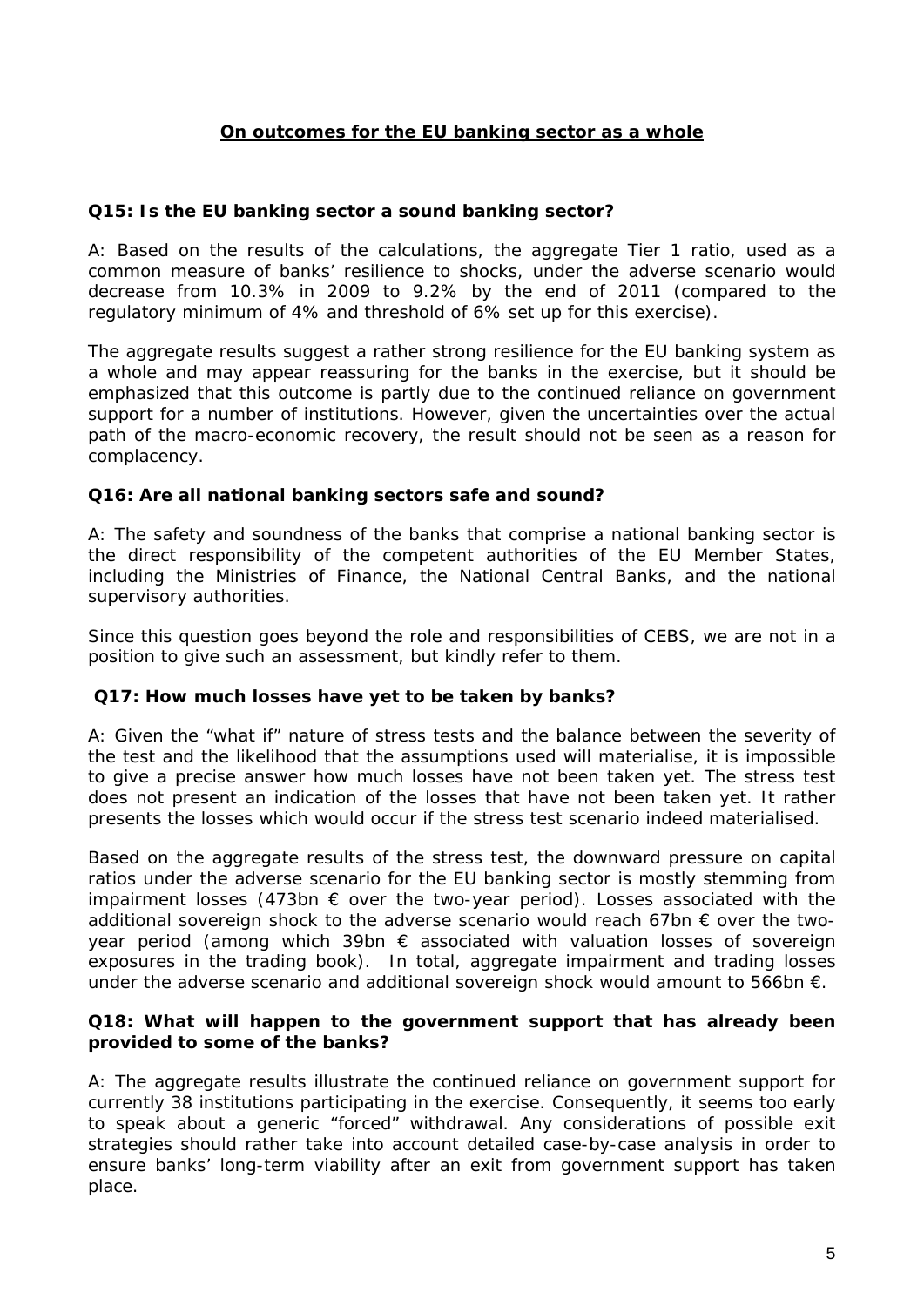# **On individual outcomes**

# **Q19: How many banks did not pass the test?**

A: In total 7 banks did not pass the test under the adverse scenario including the sovereign risk shock, when compared to a 6% threshold Tier 1 capital ratio. Yet again, it should be noted that the threshold does not represent the regulatory minimum but was agreed as a benchmark for the purpose of this exercise.

# **Q20: What will happen to these banks?**

A: First of all the respective national supervisors are in close contact with the banks in question to assess the results of the test and their implications, in particular any potential need for recapitalization.

These banks are invited to propose a plan to address the weaknesses that have been revealed by the stress test, including a timeframe for their implementation, in agreement with their respective national supervisor.

For further information, we suggest you refer to the national supervisor.

# **Q21: Why did you use a Tier 1 ratio and not a core Tier 1 ratio?**

A: Across the EU, we have a harmonised and precise legal definition of the components of Tier 1 capital, which is available to absorb losses and maintain a bank as a going concern. In the context of the G20 reform agenda, the Commission is in the process of harmonising the definition of the highest quality element of capital core Tier 1. Use of such a measure at this time would not have facilitated direct comparison of results across countries. Accordingly we have used the Tier 1 ratio as a basis.

# **Q22: Should we keep our money at the banks that did not pass the test?**

A: A bank that failed this test is by no means insolvent. All banks that are supervised in the EU need to have at least a regulatory minimum of 4% Tier 1 capital.

The outcome of the stress testing exercise should not be seen as a precise forecast of the expected future outcomes of a bank. Rather, the scenarios are designed as 'whatif' scenarios including plausible but extreme assumptions, which are therefore not likely to materialise. So, the results of the stress test provide information as to whether a bank would remain sufficiently capitalised in case the shock as described in the test would occur, not necessarily that this will likely occur given the current macro-economic circumstances.

# **Q23: Some analysts have suggested more severe outcomes than stated in this report. How is that possible?**

A: The outcomes of the stress test presented by CEBS are based upon a certain 'what if' scenario. In our view, this scenario which has been developed in close cooperation with the ECB and with participation from the EU Commission, is a plausible but extreme one. Various analysts may have different scenarios in mind, leading to different outcomes depending on the severity of their assumptions. Also, they may adopt different capital targets and use different methodologies. Moreover, the stress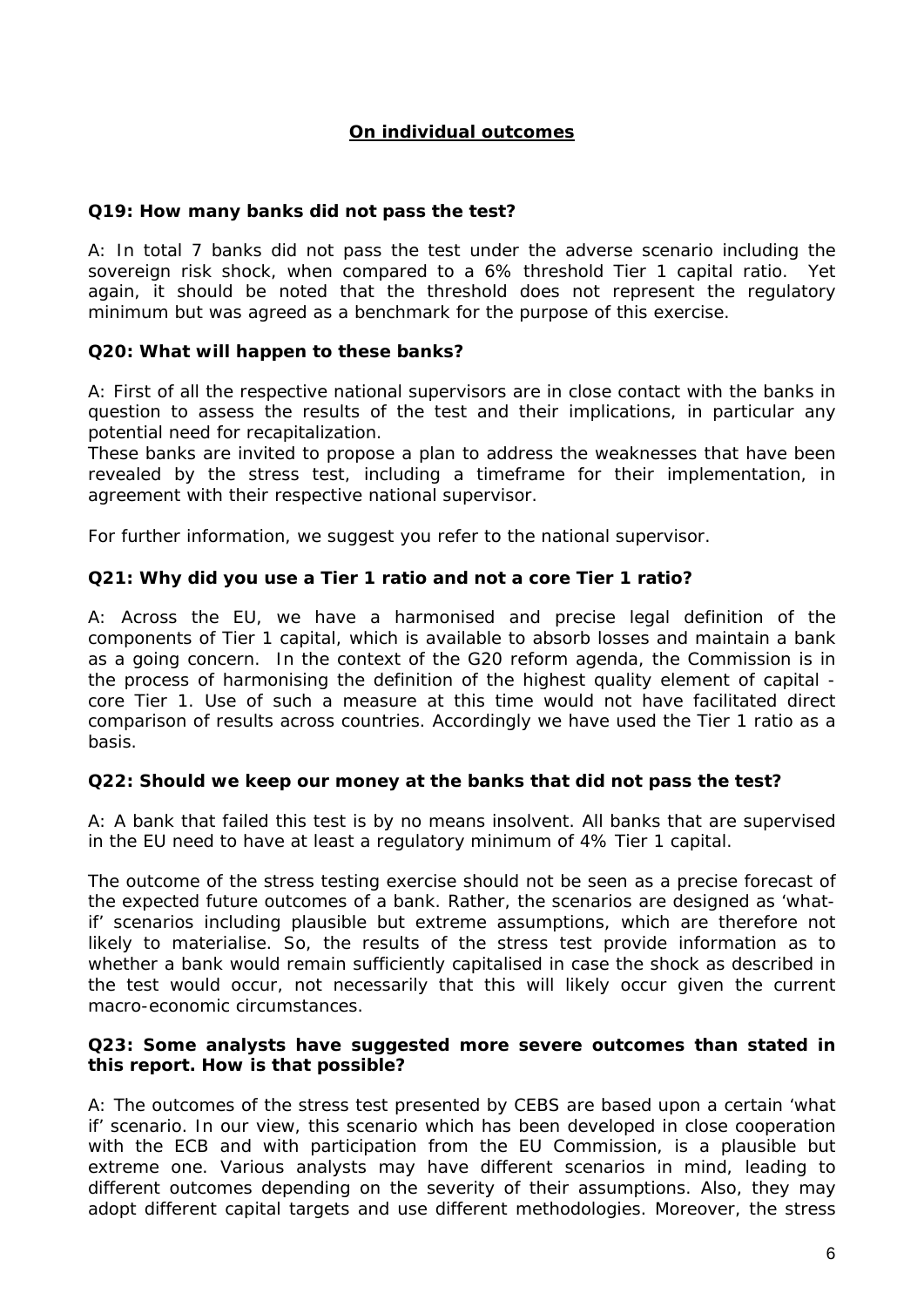test results are based on bank's own exposure data and supervisory information, whereas analysts are forced to rely on publicly available data only.

# **On next steps**

#### **Q24: What will CEBS do as a next step?**

A: Part of the mandate requested of CEBS is to undertake these EU-wide stress testing exercises on a periodic basis. CEBS will continue with testing the resilience of the EU banking sector by means of periodic EU wide and thematic risk assessments and stress testing exercises.

# **On comparison with the US test**

#### **Q25: How does this exercise compare with the US stress testing exercise which was performed nearly two years ago?**

A: Any direct comparison between the CEBS EU-wide exercise and the US stress test should be approached with caution, although there are many similarities in the two exercises: focus on the credit risk through two sets of macro-economic scenarios, two year time horizon, approximately the same coverage in terms of total assets of the system subject to the stress test, disclosure of individual bank level results.

However, there are also fundamental differences, especially on the objectives, complexity and the timing of the exercises. The objective of the CEBS exercise is to provide policy information for the assessment by individual Member States of the resilience of the EU banking sector as a whole and of the banks participating in the exercise, whereas the objective of the US test was more directly linked to determining the individual capital needs of banks. On complexity: the CEBS stress testing exercise involves more banks (91 instead of 19) and more supervisory authorities (27 instead of 3) and has been executed across 27 jurisdictions instead of 1. In addition, the number of risk factors has been different; for instance, the EU stress testing exercise also considers the effect of securitization positions and a sharp increase in sovereign risk. Also the timing is quite different. The US exercise was done in the context of a major government intervention and in order to gauge the magnitude of the needs. On the contrary, the EU exercise was carried out after some major government interventions already had taken place.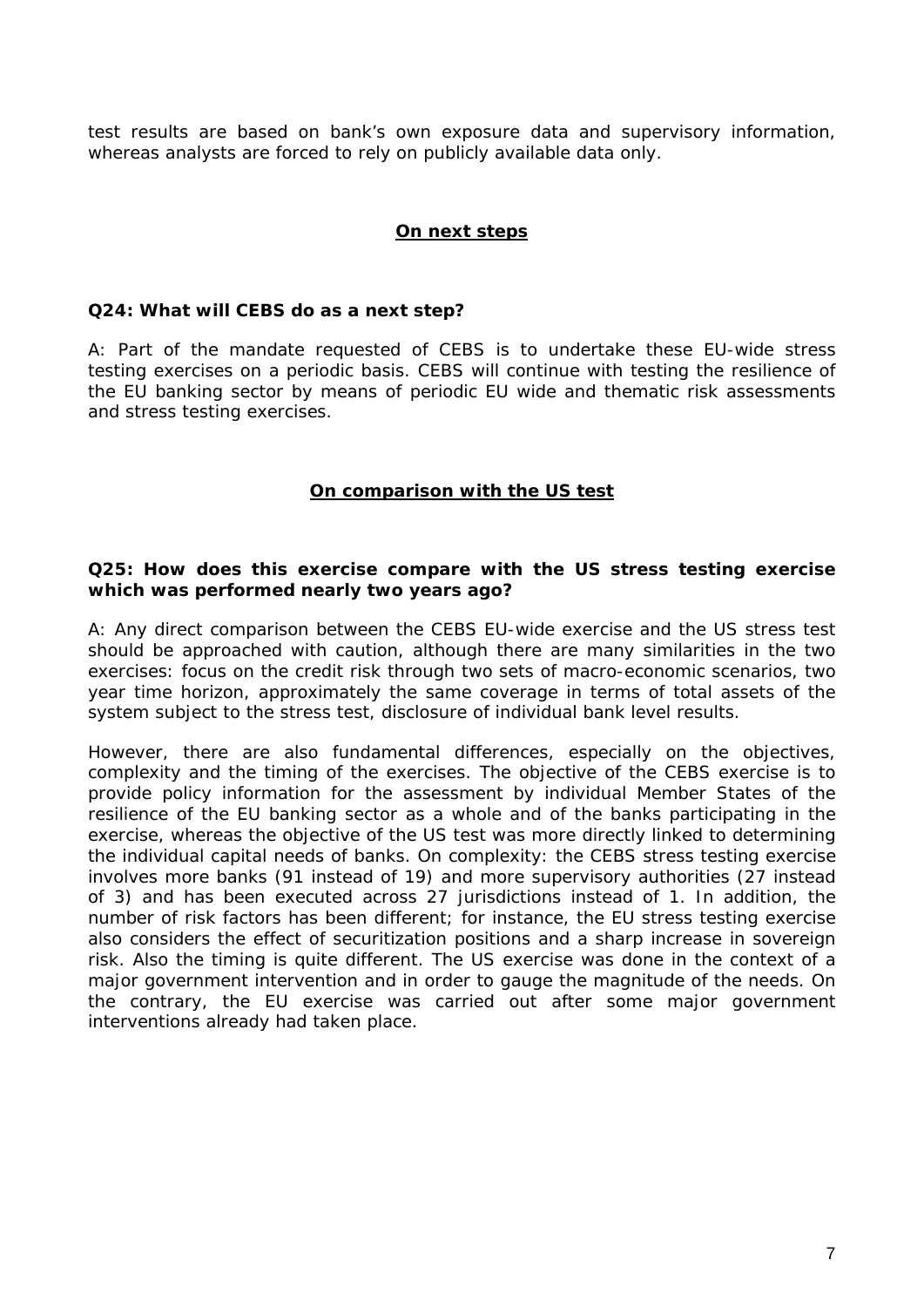# **On the stress in the adverse scenario**

# **Q26: Does the adverse scenario represent a substantial stress for the banks in the sample?**

A: The adverse macroeconomic scenario and the changes operated in the key micro parameters represent a substantial stress for the European banks for the following three reasons:

- 1. The adverse macroeconomic scenario incorporates prevailing tail risks, especially related to the sovereign debt situation; in particular, it implies that real GDP growth in the EU would be substantially lower than in currently available forecasts – on average by some 3 percentage points cumulated over 2010 and 2011 implying a recession both in 2010 and 2011. This scenario has a very low probability of occurring. Coinciding with a recession, the adverse scenario implies significant increases in interest rates, which are unlikely and are assumed only for the purpose of building a stressful scenario.
- 2. The severity of the adverse scenario regarding the key micro parameters arises from the combination of the increase in the haircuts for government debt in the trading book and especially in the PDs – the likelihood that a loan will not be repaid and that it will fall into default – and LGDs – the amount of losses in case of a default of a borrower:
	- i. The haircuts on government debt in the trading book increase according to the introduction of sovereign risk, which is modelled as an increase in government bond spreads in line with market developments since the beginning of May 2010. For instance, the weighted average euro area five-year bond yields increase to 4.60% under the adverse scenario in 2011, compared to 2.69% at the end of 2009. Similarly, the interest rate shocks results in yields of 3.5% and of 13.9% for a five-year German and Greek government bond, respectively, at the end of 2011.

The reference haircuts were computed from changes in the prices of 5-year sovereign bonds. The maturity of the sovereign portfolio, equal to five years at the start of the exercise, will fall to four year by the end of 2010 and to three year by the end of 2011. As sovereign default events are not envisaged, bond values converge to their par values as the time to maturity approaches zero, with all other relevant parameters being equal. Seen against this background, the haircuts are particularly significant. For instance, although the haircut of a five-year bond between December 2009 and the end of May was 12.4% for Greece, 3.1% for Portugal and 2.3% for Ireland, the test assumes haircuts of 23.1%, 14% and 12.8% for 2011. It should be highlighted that the haircuts are applied without considering any sort of hedging that the banks may have. For some non-euro area countries, the higher haircuts are driven primarily by the expected increase in long-tem interests rates, with the impact of the sovereign risk shock playing a lesser role.

The haircuts are applied to the trading book portfolios only, as no default assumption was considered, which would be required to apply haircuts to the held to maturity sovereign debt in the banking book. It should be stressed, nevertheless, that the disclosure of total exposures to sovereign debt by individual banks allows for a full assessment of their respective capital positions.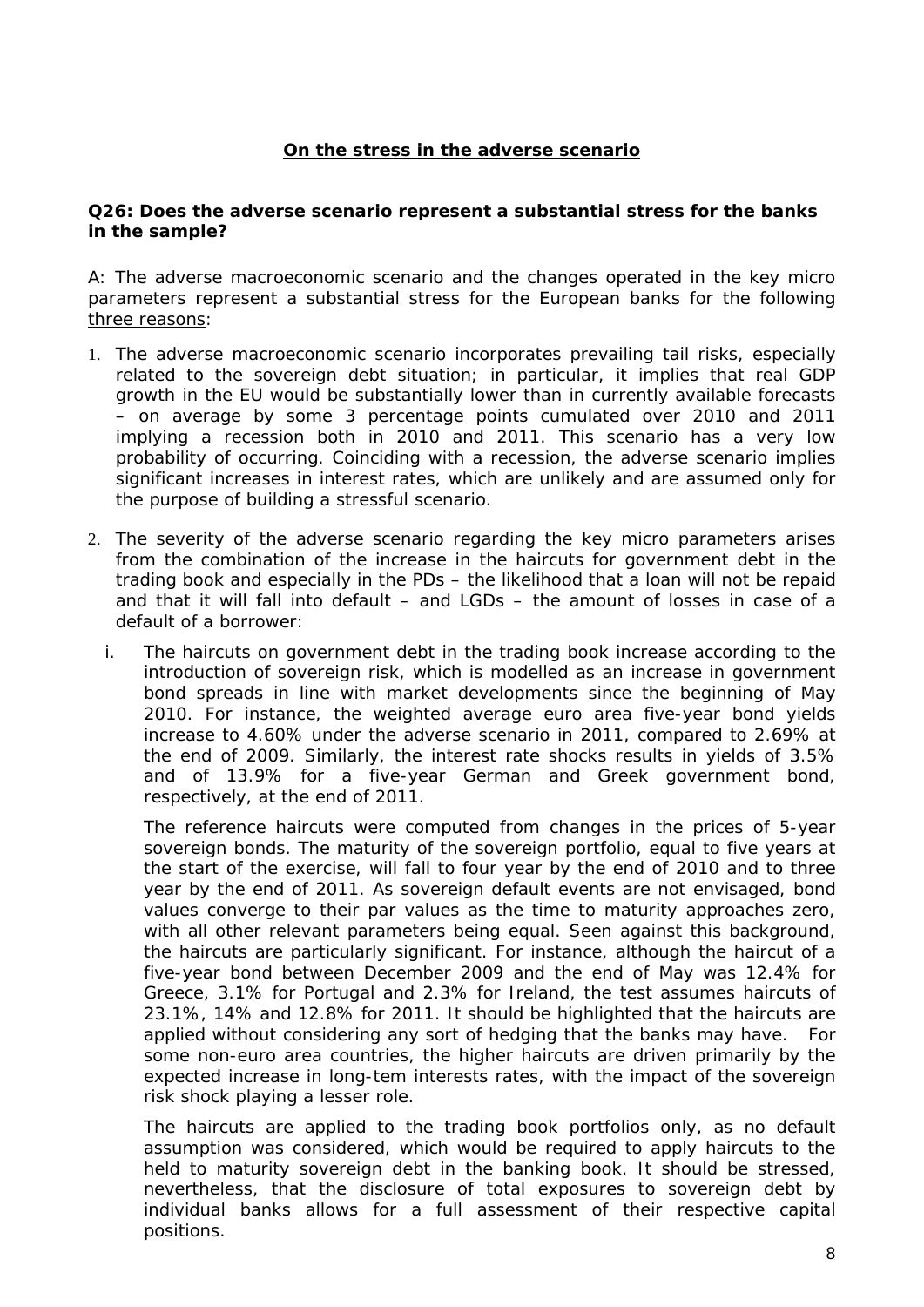|                    | 5-year<br>yields end-<br>2009 | 5-year yields<br>end of May<br>2010 | <b>Valuation changes</b><br>between<br>December 2009<br>and<br>end of May 2010 | 5-year yields<br>under the<br>adverse<br>scenario<br>(2011) | 2011<br>haircut,<br>adverse<br>scenario |
|--------------------|-------------------------------|-------------------------------------|--------------------------------------------------------------------------------|-------------------------------------------------------------|-----------------------------------------|
| Austria            | 2.69                          | 1.98                                | 2.8%                                                                           | 4.04                                                        | $-5.6%$                                 |
| <b>Belgium</b>     | 2.79                          | 2.34                                | 1.8%                                                                           | 4.47                                                        | $-6.9\%$                                |
| <b>Finland</b>     | 2.62                          | 1.76                                | 4.4%                                                                           | 4.16                                                        | $-6.1%$                                 |
| France             | 2.48                          | 1.72                                | 3.3%                                                                           | 3.92                                                        | $-5.9%$                                 |
| Germany            | 2.42                          | 1.56                                | 3.6%                                                                           | 3.49                                                        | $-4.7%$                                 |
| Greece             | 4.96                          | 8.23                                | $-12.4%$                                                                       | 13.87                                                       | $-23.1%$                                |
| <b>I</b> reland    | 2.91                          | 3.10                                | $-2.3%$                                                                        | 5.62                                                        | $-12.8%$                                |
| <b>Italy</b>       | 2.80                          | 2.98                                | $-1.1%$                                                                        | 4.80                                                        | $-7.4%$                                 |
| <b>Netherlands</b> | 2.46                          | 1.69                                | 3.2%                                                                           | 3.82                                                        | $-5.2%$                                 |
| Portugal           | 3.08                          | 3.76                                | $-3.1%$                                                                        | 7.40                                                        | $-14.1%$                                |
| Spain              | 2.96                          | 3.34                                | $-1.6%$                                                                        | 5.78                                                        | $-12.0%$                                |
| <b>UK</b>          | 2.81                          | 2.28                                | 1.9%                                                                           | 5.07                                                        | $-10.2%$                                |
| <b>Denmark</b>     | 2.80                          | 1.53                                | 6.4%                                                                           | 3.93                                                        | $-5.2%$                                 |
| <b>Sweden</b>      | 2.41                          | 2.05                                | 1.9%                                                                           | 3.97                                                        | $-6.7\%$                                |
| Czech Rep.         | 3.29                          | 2.81                                | 1.6%                                                                           | 4.32                                                        | $-11.4%$                                |
| <b>Poland</b>      | 5.96                          | 5.27                                | 3.9%                                                                           | 8.23                                                        | $-12.3%$                                |

ii. The increases in PDs and LGDs are substantial and affect all portfolios in the banking book. For instance, comparing the end-2009 values with those under the adverse scenario in 2011, PDs of corporate assets double or even triple in some countries, while for the euro area as a whole they increase by over 61%.

|                       |              |           | Retail real | Consumer |
|-----------------------|--------------|-----------|-------------|----------|
|                       | Institutions | Corporate | estate      | credit   |
| Austria               | 10.8         | 47.4      | 21.9        | 24.9     |
| Belgium               | 68.6         | 112.4     | 32.0        | 55.4     |
| Cyprus                | 14.8         | 69.4      | 14.5        | 34.8     |
| Finland               | 10.8         | 46.8      | 29.2        | 18.4     |
| France                | 11.3         | 31.4      | 13.0        | 21.4     |
| Germany               | 22.6         | 57.5      | 36.2        | 32.1     |
| Greece                | 45.0         | 364.8     | 26.5        | 74.2     |
| Ireland               | $-0.5$       | 21.7      | 3.6         | 4.9      |
| Italy                 | 10.0         | 41.6      | 11.2        | 21.4     |
| Luxembourg            | 11.0         | 71.6      | 21.8        | 34.6     |
| Malta                 | 11.9         | 54.9      | 18.5        | 36.0     |
| Netherlands           | 66.1         | 88.5      | 39.0        | 46.9     |
| Portugal              | 31.0         | 147.0     | 30.3        | 102.3    |
| Slovenia              | 0.7          | 23.9      | 24.9        | 4.2      |
| Slovakia              | $-1.8$       | 7.7       | 8.0         | 0.8      |
| Spain                 | 29.4         | 113.1     | 17.1        | 56.3     |
| Euro area             | 8.5          | 61.3      | 20.8        | 25.8     |
| Bulgaria              | 14.3         | 12.9      | 8.5         | 15.2     |
| Czech Republic        | 87.4         | 61.2      | 41.6        | 66.7     |
| Denmark               | 1.9          | 26.7      | 5.6         | 14.7     |
| Estonia               | $-5.4$       | 5.8       | 4.5         | 8.6      |
| Hungary               | 36.2         | 35.3      | 21.5        | 40.8     |
| Latvia                | $-1.0$       | 13.1      | 9.7         | 15.9     |
| Lithuania             | 9.5          | 6.9       | 12.6        | 10.8     |
| Poland                | 58.9         | 56.0      | 39.7        | 62.3     |
| Romania               | 16.9         | 19.8      | 14.9        | 23.4     |
| Sweden                | 2.6          | 32.4      | 14.5        | 12.3     |
| UK                    | 0.9          | 22.6      | 6.2         | 13.9     |
| <b>Rest of the EU</b> | 1.6          | 25.0      | 5.5         | 13.7     |

**Changes in PDs in 2011 under the adverse scenario, compared to end-2009**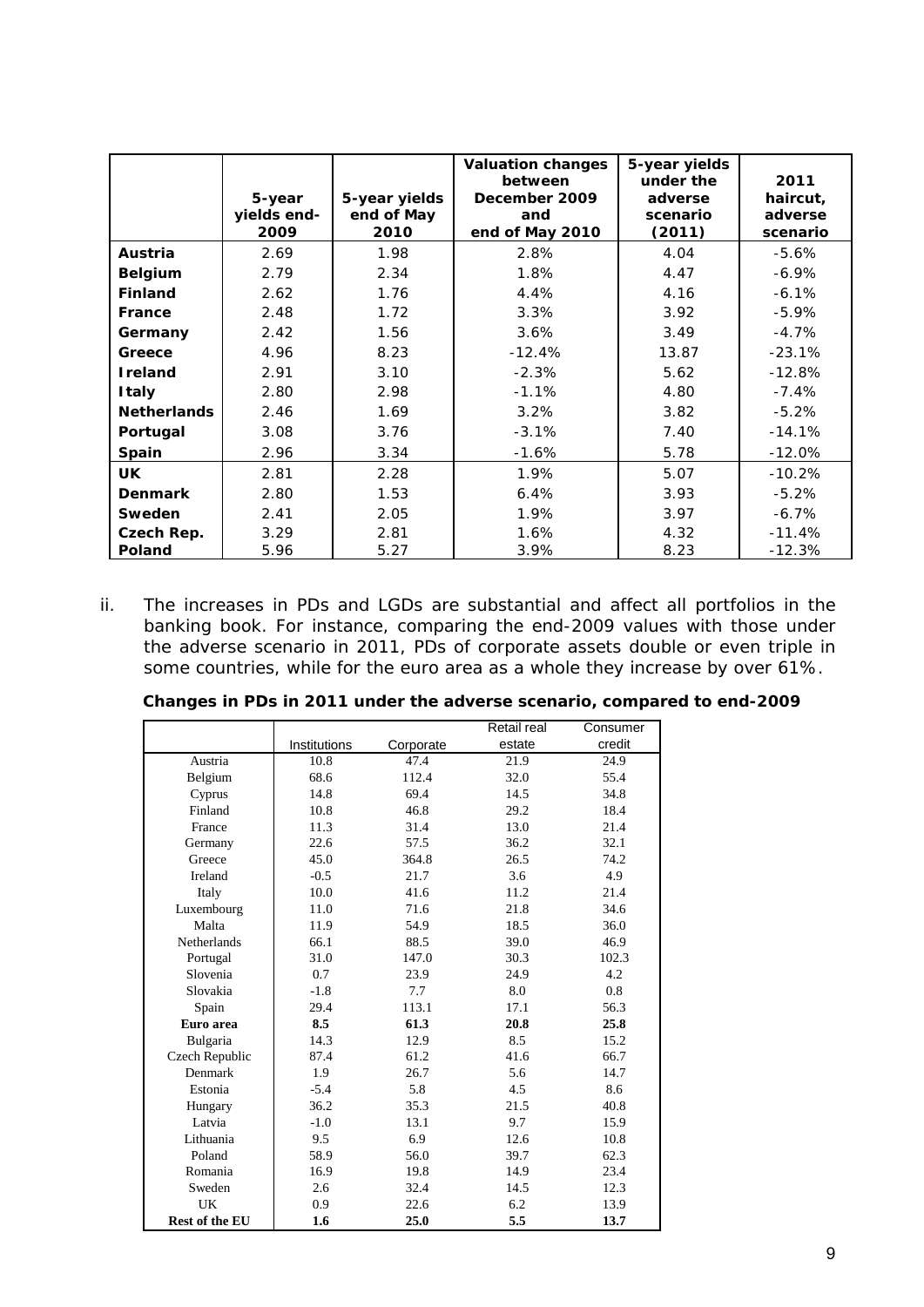3. The impact of the stress-test is measured against individual banks' capital buffers. In this respect, the EU banks (contrary to the US banks at the time of the SCAP) have already benefited from previous official public support programmes that have increased capital buffers in several national banking systems. From October 2008 to the end of May 2010, EU governments injected 236 billion euro in the capital of EU banks. In addition, there has been a substantial increase in the capital ratios by EU banks since last year as a result of retained earnings, balance sheet repair, deleveraging, and new issuances. Accordingly, should any individual bank require additional capital as a result of the exercise, this reflects the severity of the stress assumptions under the adverse scenario.

# **Application of state aid rules and backstop arrangements**

# **Q27: Is a bank always subject to Commission scrutiny when it receives State support?**

A: The Commission takes many decisions on various state supports to banks (schemes and individual decisions providing guarantees on their funding or other support as well as recapitalisations). However, it should not be forgotten that banks can strengthen their capital base with the help of the State without being subject to Commission scrutiny under a restructuring plan if the amount of the aid is below 2% of their risk weighted assets.

# **Q28: Why must measures granted by a Member State be compliant with State aid rules?**

A: Because State aid is under EU law in principle prohibited if it cannot be held compatible with the Internal Market. In particular, according to Article 107 (1) of the Treaty on the Functioning of the European Union (TFEU) State aid is essentially any advantage deriving for a specific undertaking or sector from State resources. Since the founding of the EU State aid rules play an important role in preserving a level playing field in the Internal Market.

For this reason, before granting any public support (capital injection or similar measures) the Commission needs to assess the compatibility of this intervention with the State aid framework. This can be done in individual cases or in the form of a scheme.

# **Q29: What kind of measure (so called "backstop facilities") might a Member State use to support a bank which fails the stress test exercise?**

A: Each Member State may use all measures already approved by the European Commission (recapitalisation schemes, guarantee schemes on liabilities, impaired asset measures, etc.).

In case a Member State has not implemented any measures, or wants to introduce additional facilities (for instance, contingent capital instruments, etc.) it needs, before applying these instruments, to contact the competition services of the Commission in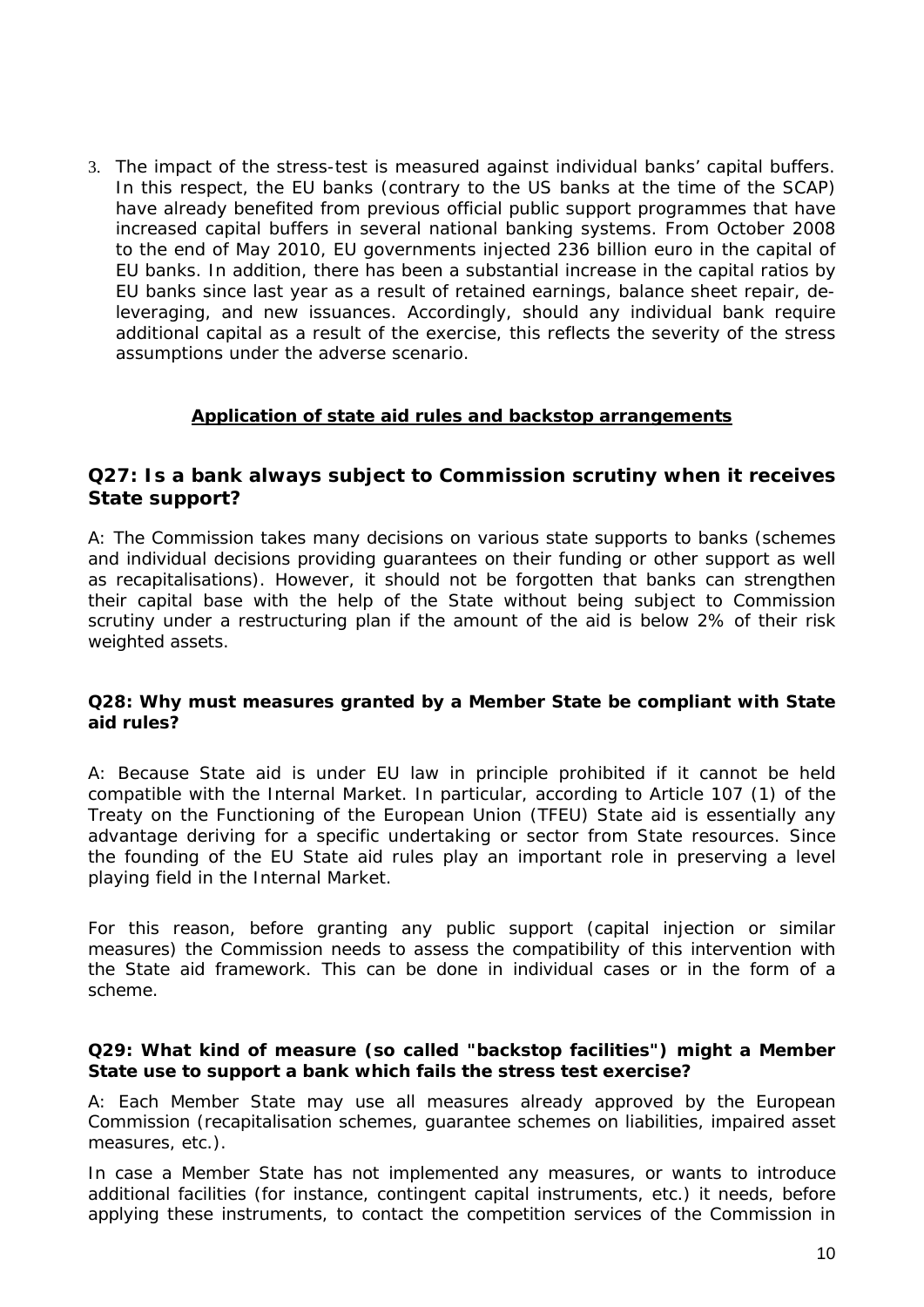order to ensure that these facilities will be implemented in full compliance with State aid rules. Further, as shown since the start of the crisis, the Commission is able to take such decisions very quickly if needed.

# **Q30: How many days does the Commission need to approve the measure?**

The Commission can approve any State funding very rapidly, even overnight or at week-ends. It has done so on a number of occasions since the start of the crisis in 2007. Such approval is normally granted "temporarily", in order to safeguard financial stability.

Later, the Commission assesses more closely the nature of the aid based on the information submitted by Member States, also in order to ensure that the aided bank takes the necessary steps to restore its long-term viability without continuing State support.

# **Q31: What are the rules to assess the aid granted to a bank?**

In principle, emergency recapitalisations are approved quickly on a temporary basis. In order to determine the follow up, it is important to first establish whether the bank is fundamentally sound, and only negatively affected by the turmoil on the markets, or has deeper rooted problems which require a profound restructuring of the bank.

For this distinction, the Commission uses a set of criteria, which are mainly based on four parameters: capital adequacy; size of the recapitalisation; current Credit Default Spread; current rating of the bank and its outlook.

If the result of this assessment is positive and, consequently banks are considered as "fundamentally sound" from a competition point of view, beneficiaries are required to submit only a "viability plan" in order to confirm the banks' viability without reliance on State support.

By contrast, if the bank is considered "non-fundamentally sound", it must submit a more profound "restructuring plan" in order to demonstrate the restoration of long-term viability without any State aid.

# **Q32: What is the "long-term viability" under the State aid framework?**

A: Long term viability is achieved when a bank is able to cover all its cost including an appropriate return on equity, taking into account the risk profile of the bank.

# **Q33: What happens if a bank fails the stress test exercise and has already received a public support?**

A: In this case, Member States are required to submit an individual notification in order to clarify the rationale and the nature of this new measure. Consequently, the Commission takes this additional measure into account in its assessment. Moreover, such second recapitalisation measures can be approved very quickly on a temporary basis, if needed.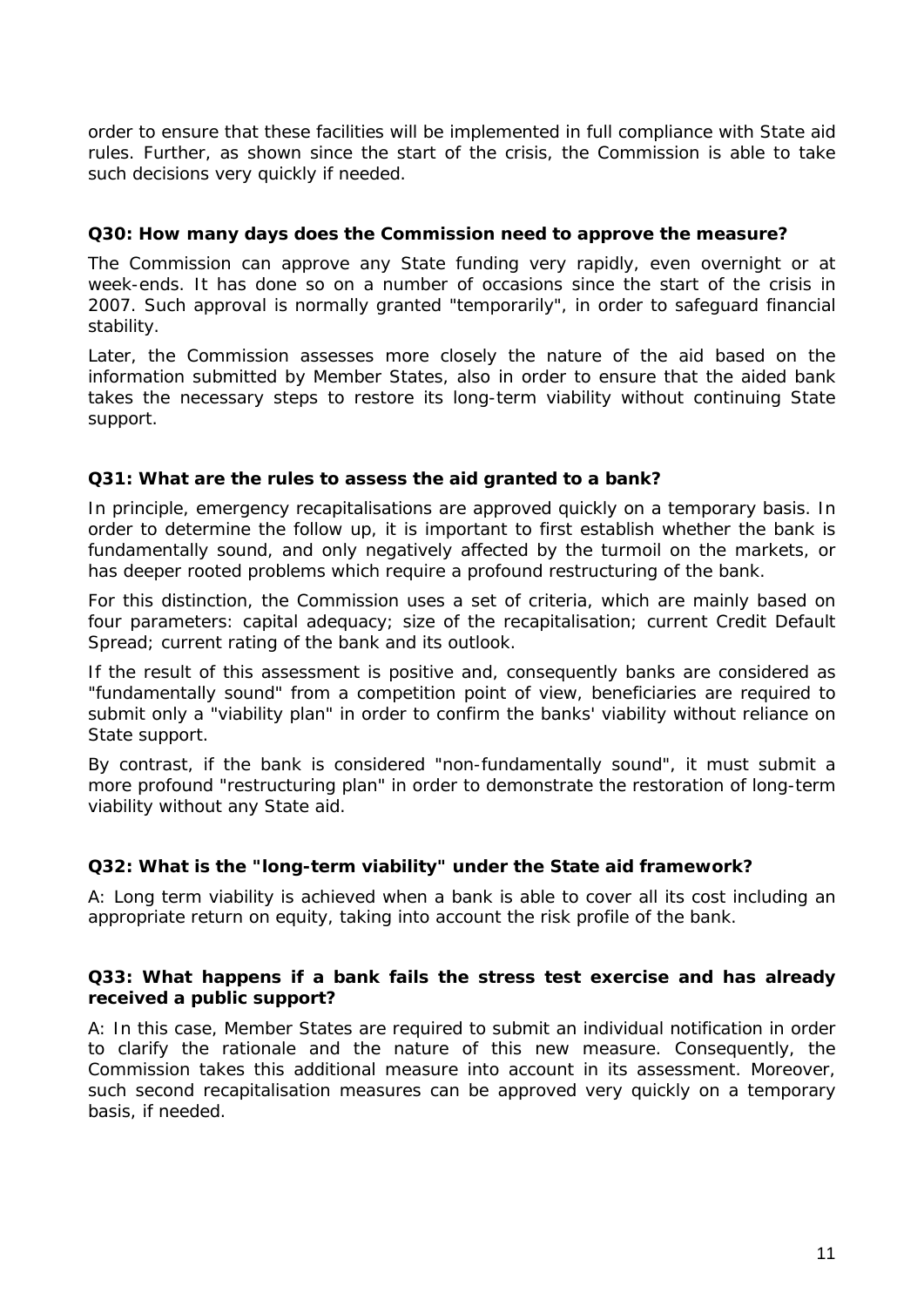# **Q34: What happens if a bank –which has already received a State support fails the stress test exercise and the "final decision" has not been taken by the Commission?**

A: In such a case of a second measure, Member States are required to submit an individual notification in order to clarify the rationale and the nature of this new measure. Such second measures can nevertheless be quickly authorised on a temporary basis. Consequently, the Commission takes this additional measure into account in its assessment before coming to a final decision on the overall aid package.

# **Q35: What can Member States do if they need to support their banks while they experience themselves difficulty to raise money on the markets?**

A: If the results of the stress test points to necessary actions by some banks, either by injecting capital on a precautionary basis within a specified time period or by adopting the most appropriate resolution path; the main principle of interventions should remain private sector solution primacy. Such banks should ideally reinforce their capital ratio via private sources (e.g. sale of assets, rights issue).

It should be made clear that any need for recapitalisation will arise only in the event that the adverse scenario materialises so that that an unfavourable result from the stress tests does not necessarily imply an immediate need for the recapitalisation of the bank concerned. However, as in the case of the US SCAP exercise<sup>[3](#page-11-0)</sup>, the banks needing to augment their capital as a result of the assessment, would be required to design a detailed plan, subject to supervisory approval and take steps for its implementation within a timeframe indicated by the Member State.

Moreover, Member States are prepared for immediate actions if necessary. Overall, the majority of the Member States have backstop measures already in place (either through schemes or national decisions). Should there be a need for additional measures, Member States should do so in full compliance with the State aid rules.

Financial-market analysts are already suggesting that substantial amounts of public funding could be required, and raise issues about the capacity of some Member States to provide the necessary funds in light of recent tensions in sovereign debt markets. Against this background, the European Financial Stabilisation Mechanism (EFSM) and the European Financial Stability Facility (EFSF) have been identified as potential sources of public funding for bank support measures.

It should be noted that neither the EFSM nor the EFSF can be used directly for providing financial support to the banking sector. Such a use would be incompatible with their legal basis. On the other hand, loans provided to the government of a beneficiary Member State via either the EFSM or the EFSF could be used indirectly to provide support to the banking sector, i.e. as an element of the macroeconomic adjustment programme. There are precedents for this approach in Latvia (where part of the external financial support to Latvia - granted via the BoP facility - has been

<span id="page-11-0"></span>**<sup>3</sup>** The US SCAP exercise was published in early May 2009. The banks needing to augment their capital were given one month to design a detailed plan and until early November of that year to implement it.